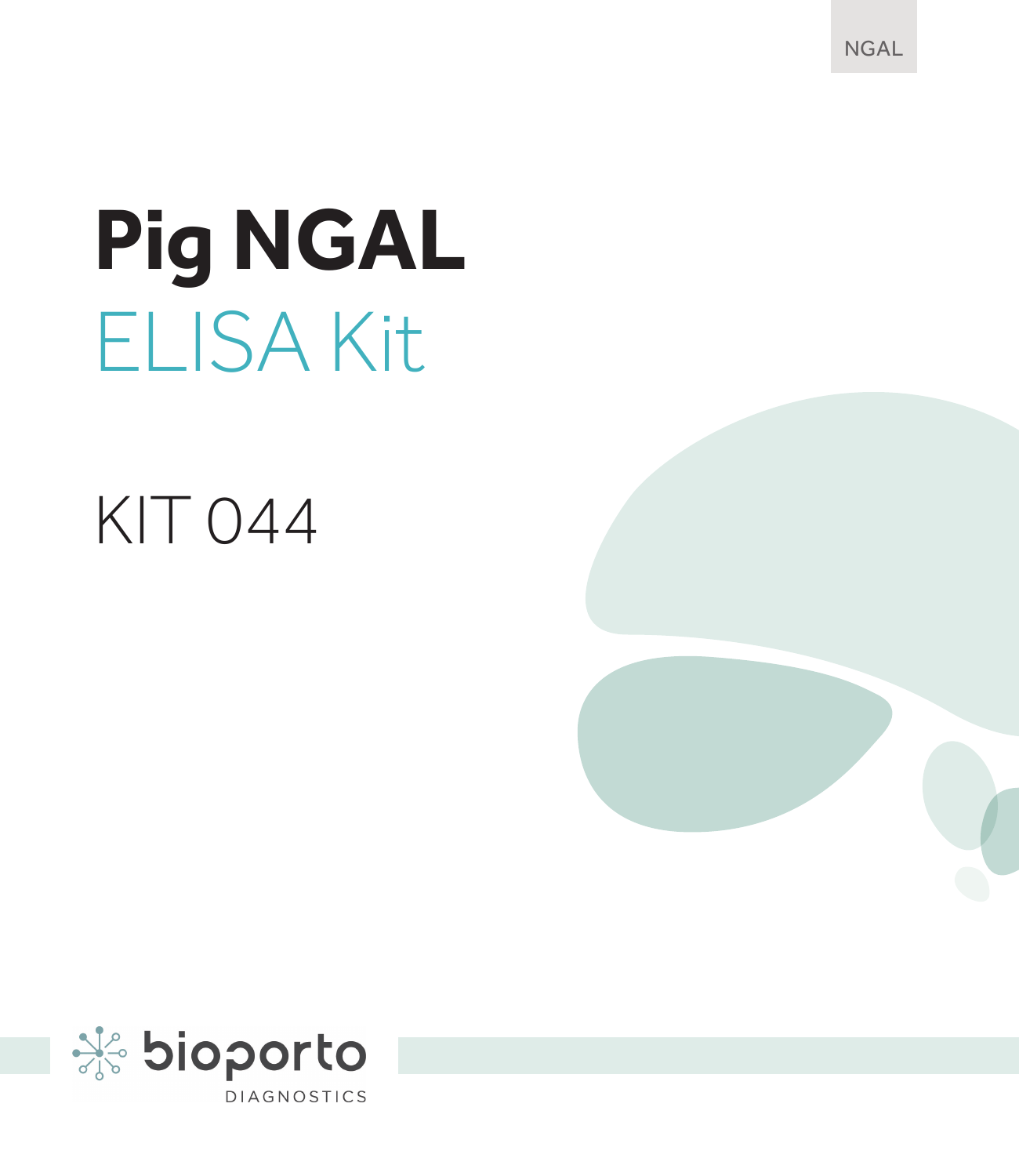#### **Please read these instructions carefully**

#### **IFU-0249 v01**

#### **INTENDED USE**

For the *in-vitro* determination of pig NGAL in urine, plasma or serum. For research use only.

#### **INTRODUCTION**

NGAL (neutrophil gelatinase-associated lipocalin) 1 belongs to the lipocalin family of proteins<sup>2</sup>. These are small secreted proteins characterized by their ability i) to bind small hydrophobic molecules in a structurally conserved pocket formed by β-pleated sheet, ii) tobind to specific cell-surface receptors, and iii) to form macromolecular complexes. NGAL has many synonyms: perhaps the most widely used is lipocalin 2 (LCN 2); more recently the name siderocalin has been used toexpress NGAL's ability to bind bacterial siderophores<sup>3</sup>. As NGAL was first reported as oncogene 24p3 in the mouse4,5 , this name is still occasionally used to identify NGAL in other species.

The NCBI reference sequence XM\_001927681 from genomic sequencing of *Sus scrofa* (chromosome 1) suggests that pig NGAL consists of a single disulfide-bridged polypeptide chain of 179 aminoac-id residues with a calculated molecular mass of 20.35 kDa. By analogy with NGAL from other mammalian species, glycosylation is expected to increase its ap-parent molecular mass on SDS-PAGE to about 24-25 kDa. The *N*-glycosylation site at residue 65 is intact and is in fact conserved in all the NGAL sequences known in placental mammals.

2 in other Because pig NGAL has not yet been isolated and no antibodies or immunochemical detection methods have hitherto been developed to detect or measure it, there are no published data on the physiological or pathological functions of this protein in the pig. However, it is likely that some features of the biosynthesis, location and release of pig NGAL will be similar to those of its homologues in other species. The present kit has in fact been developed to extend NGAL research and the use of NGAL as a marker molecule, especially for kidney injury, to the pig. In the following, some pathophysiological features of NGAL

mammalian species will be mentioned, because similar features may be observed in the pig.

As with other mammalian NGALs, it is likely that in certain situations pig NGAL may be co-expressed and form complexes with matrix metalloproteinase-9 (MMP-9)6,7. Pig NGAL may also prove to form homodimers and higher oligomers with itself. As pig NGAL, unlike its human homologue but like all other mammalian NGALs known, does not possess a third cysteinyl residue capable of forming an intermolecular disulfide bridge, any complex formation detected will probably depend on non-covalent forces, at least initially.

In other mammals, NGAL is expressed in neutrophil polymorphonuclear leucocytes<sup>1</sup> and at lower basal levels in various other cell types, tissues or organs. These include epithelial cells of the uterus, mammary gland, lung, spleen, vagina and epididymis<sup>8-10</sup>. It may be expressed in additional cell types during embryonic development and in response to various stimuli. This applies to certain kidney cells (see below), LPS-stimulated macrophages<sup>11</sup>, dexamethasone-stimulated L-cells<sup>5</sup>, and basic fibroblast growth factor-stimulated fibroblasts<sup>12</sup>. In the mouse, 24p3 is a type-1 acutephase protein, being secreted by hepatocytes in the *in-vivo* turpentine model or in response to TNF-α or dexamethasone *in vitro*13.

In disease, NGAL may be moderately raised in bacterial infections because of release from activated neutrophils<sup>14</sup> or from epithelial cells<sup>15</sup>. It may also be moderately raised in atheroma<sup>7</sup> and the ailing myocardium16, and in certain epithelial cancers such as those of the mammary gland<sup>17</sup>, gastrointestinal tract<sup>15,18</sup> or  $uroth$ elium<sup>19</sup>

#### **NGAL AND ACUTE KIDNEY INJURY**

Apart from the expression of mammalian NGAL that may occur in the above situations, 24p3 undergoes an early and dramatic upregulation in mouse kidney cells after infection with SV40 or polyoma virus. This was the first indication of NGAL's early response to kidney cell injury4.

Years later this finding was extended to post-ischemic<sup>20</sup> and nephrotoxic kidney injury<sup>21</sup>. The marked upregulation of NGAL mRNA and protein levels in the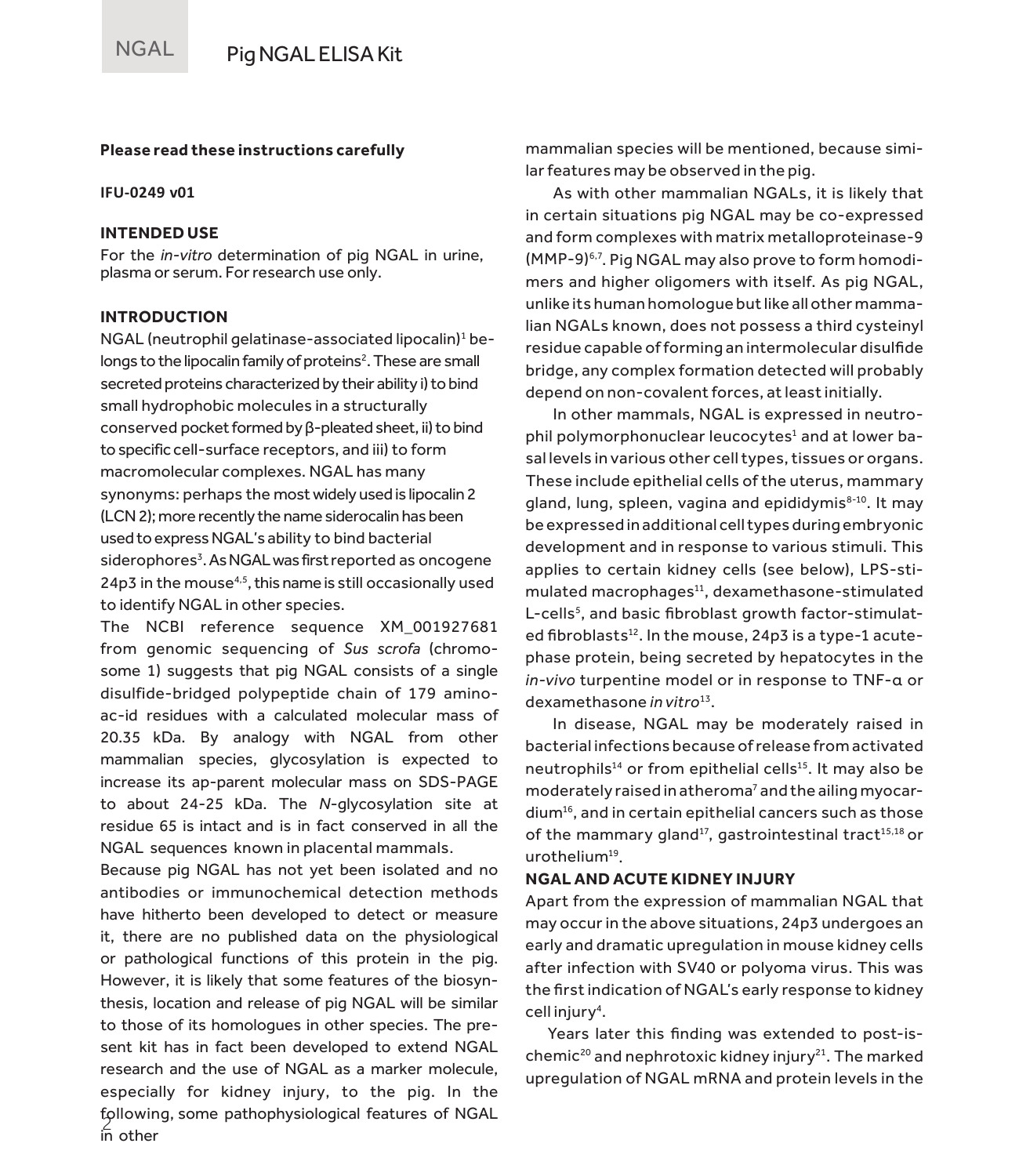early post-ischemic rat kidney was detected predominantly in proximal tubule cells<sup>20</sup> and NGAL was easily detected by Western blotting of urine after ischemiareperfusion and cisplatin-induced nephrotoxicity in the mouse<sup>22</sup>.

Urinary NGAL has also been found to be raised in mouse models of diabetic and obstructive nephropathy23. However, there is a general paucity of quantitative data on NGAL levels in non-human urine, plasma or serum, whether in the basal state or after kidney injury, and there are as yet no published data from the pig. It is the purpose of the present kit to allow such data to be obtained.

In man, it is now widely recognized that NGAL, whether measured in urine or plasma, is the earliest responding marker of acute kidney injury known, with the further advantage that its response is high and easy to measure while retaining proportionality with the severity of injury (see e.g. ref.<sup>24</sup>). It is therefore to be hoped that the determination of urinary or plasma NGAL may become a convenient end-point in pig models of renal injury, nephrotoxicity and other nephropathies.

#### **PRINCIPLE OF THE ASSAY**

The assay is a sandwich ELISA performed in microwells coated with a mouse monoclonal antibody against pig NGAL. Bound NGAL is detected with another mouse monoclonal antibody labeled with biotin and the assay is developed with horseradish peroxidase (HRP)-conjugated streptavidin and a color-forming substrate.

The assay is a four-step procedure:

**Step 1.** Aliquots of calibrators, diluted samples and any controls are incubated in microwells precoated with monoclonal capture antibody. NGAL present in the solutions will bind to the coat, while unbound material is removed by washing.

**Step 2**. Biotinylated monoclonal detection antibody is added to each test well and incubated. The detection antibody attaches to bound NGAL; unbound detection antibody is removed by washing.

**Step 3**. HRP-conjugated streptavidin is added to each test well and allowed to form a complex with the bound biotinylated antibody. Unbound conjugate is removed by washing.

**Step 4**. A color-forming peroxidase substrate containing tetramethylbenzidine (TMB) is added to each test well. The bound HRP-streptavidin reacts with the substrate to generate a blue color. The enzymatic reaction is stopped by adding dilute sulfuric acid (Stop Solution), which changes the color to yellow. The yellow color intensity is read at 450 nm in an ELISA reader. The color intensity (absorbance) is a function of the concentration of NGAL originally added to each well. The results for the calibrators are used to construct a calibration curve from which the concentrations of NGAL in the test samples are read.

#### **KIT COMPONENTS**

| Item           | <b>Contents</b>                                                   | Quantity         |
|----------------|-------------------------------------------------------------------|------------------|
| 1              | Microwell plate, 96<br>precoated wells                            | 1 plate          |
| $\overline{c}$ | 5x Sample Diluent Conc.                                           | 1x50mL           |
| 3              | Pig NGAL Calibrator 1-7.<br>0, 10, 20, 40, 100, 200, 400<br>pg/mL | 7x1mL            |
| 4              | 25x Wash Solution Conc.                                           | $1 \times 40$ mL |
| 5              | Biotinylated Pig-NGAL<br>Antibody                                 | $1 \times 12$ mL |
| 6              | HRP-Streptavidin                                                  | $1 \times 12$ mL |
| 7              | <b>TMB Substrate</b>                                              | $1 \times 12$ mL |
| 8              | <b>Stop Solution</b>                                              | $1 \times 12$ mL |

**Note:** Liquid reagents contain preservative and may be harmful if ingested.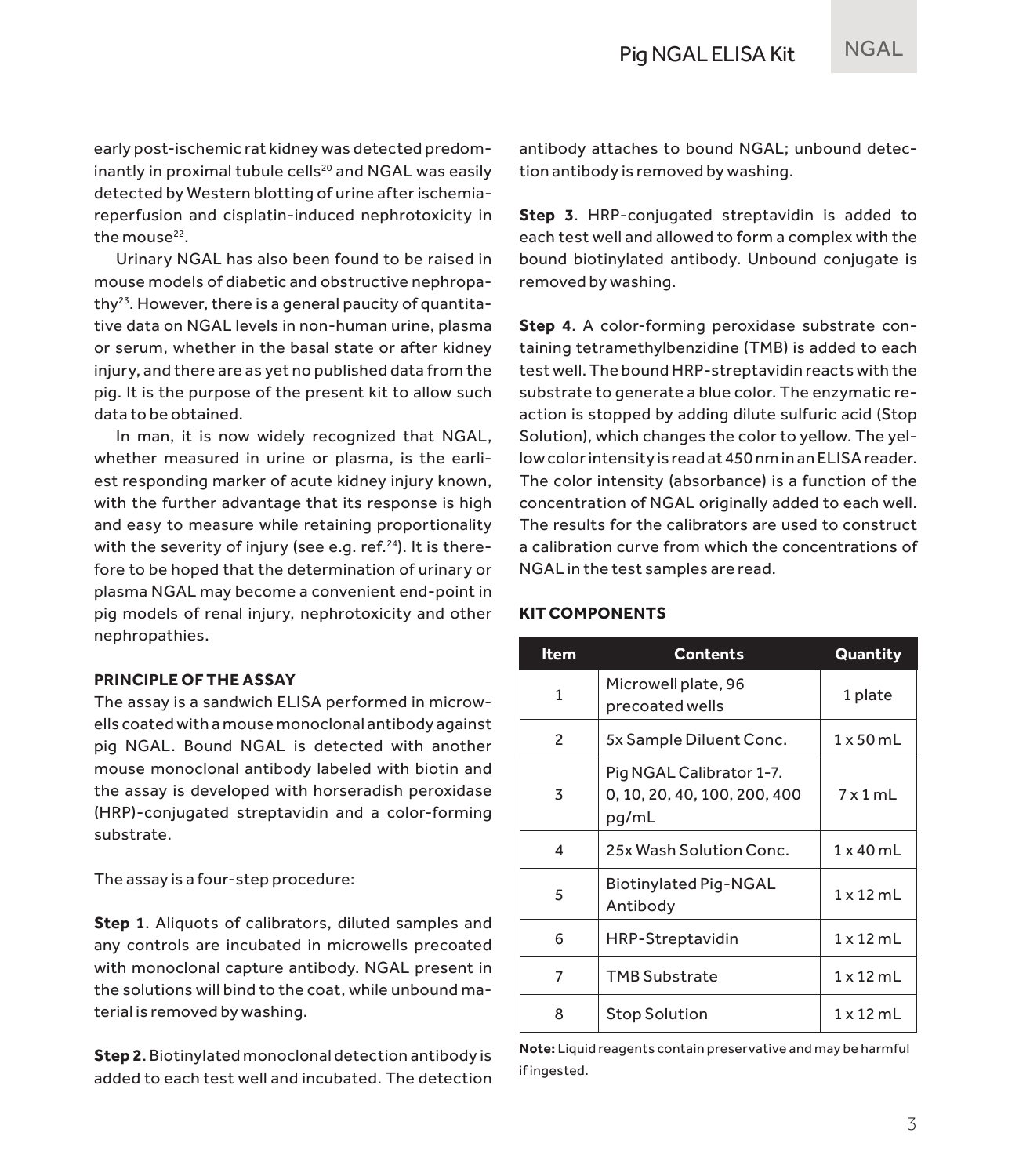### **MATERIALS REQUIRED BUT NOT PROVIDED**

- Adjustable micropipettes covering the range 1-1000 μL and corresponding disposable pipette tins
- 2. Polypropylene tubes to contain up to 2000 μL
- 3. Tube racks<br>4. Adjustable
- 4. Adjustable 8- or 12-channel micropipette (50-250 μL range) or repeating micropipette (optional)
- 5. Clean 1 L and 250 mL graduated cylinders<br>6. Dejonized or distilled water
- 6. Deionized or distilled water<br>7 Cover for microplate
- Cover for microplate
- 8. Clean container for diluted Wash Solution<br>9. Annaratus, for filling, wells, during, w
- Apparatus for filling wells during washing procedure (optional)
- 10. Lint-free paper towels or absorbent paper
- 11. Disposable pipetting reservoirs
- 12. Timer (60-minute range)
- 13. Calibrated ELISA plate reader capable of reading at 450 nm (preferably subtracting reference values at 650 or 620 nm)
- 14. Sodium hypochlorite (household bleach 1:10 dilution) for decontamination of specimens, reagents, and materials

#### **PRECAUTIONS**

#### **For** *in-vitro* **research use only**

- 1. This kit should only be used by qualified laboratory staff.
- 2. Use separate pipette tips for each sample, calibrator and reagent to avoid crosscontamination.
- 3. Use separate reservoirs for each reagent. This applies especially to the TMB Substrate.
- 4. After use, decontaminate all samples, reagents and materials by soaking for at least 30 minutes in sodium hypochlorite solution (household bleach diluted 1:10).
- 5. To avoid droplet formation during washing, aspirate the wash solution into a bottle containing bleach.
- 6. Dispose of containers and residues safely in accordance with national and local regulations.
- 7. The Stop Solution contains 0.5 mol/L sulfuric acid and can cause irritation or burns to the skin and eyes. If contact occurs, rinse immediately with plenty of water and seek medical advice.
- 8. Do not interchange components from kits with different batch numbers. The components have been standardized as a unit for a given batch.
- 9. Hemolyzed, hyperlipemic, heat-treated or contaminated samples may give erroneous results.
- 10. Do not dilute samples directly in the microwells.
- 11. Do not touch or scrape the bottom of the microwells when pipetting or aspirating fluid.
- 12. Incubation times and temperatures other than those specified may give erroneous results.
- 13. Do not allow the wells to dry once the assay has begun.
- 14. The TMB Substrate is light sensitive. Keep away from bright light.
- 15. Do not reuse microwells or pour reagents back into their bottles once dispensed.

#### **STABILITY AND STORAGE**

- 1. Store the kit with all reagents at 2-8°C. Do not freeze.
- 2. Use all reagents before the expiry date on the kit box label.

#### **COLLECTION OF SAMPLES**

#### *Handle and dispose of all blood-derived or urine samples as if they were potentially infectious. See Precautions, sections 1, 2, 4 and 5.*

Determination of NGAL in a single sample requires 10 μL of urine, plasma or serum. Blood samples should be collected into EDTA, heparinized or plain tubes by qualified staff using approved techniques. Plasma or serum should be prepared by standard techniques for laboratory testing. Urine should be centrifuged to remove cellular debris. Cap the prepared samples and freeze them at -20°C or below if they are not to be analyzed within the next 4 hours. For long-term storage of samples, -70°C or below is recommended.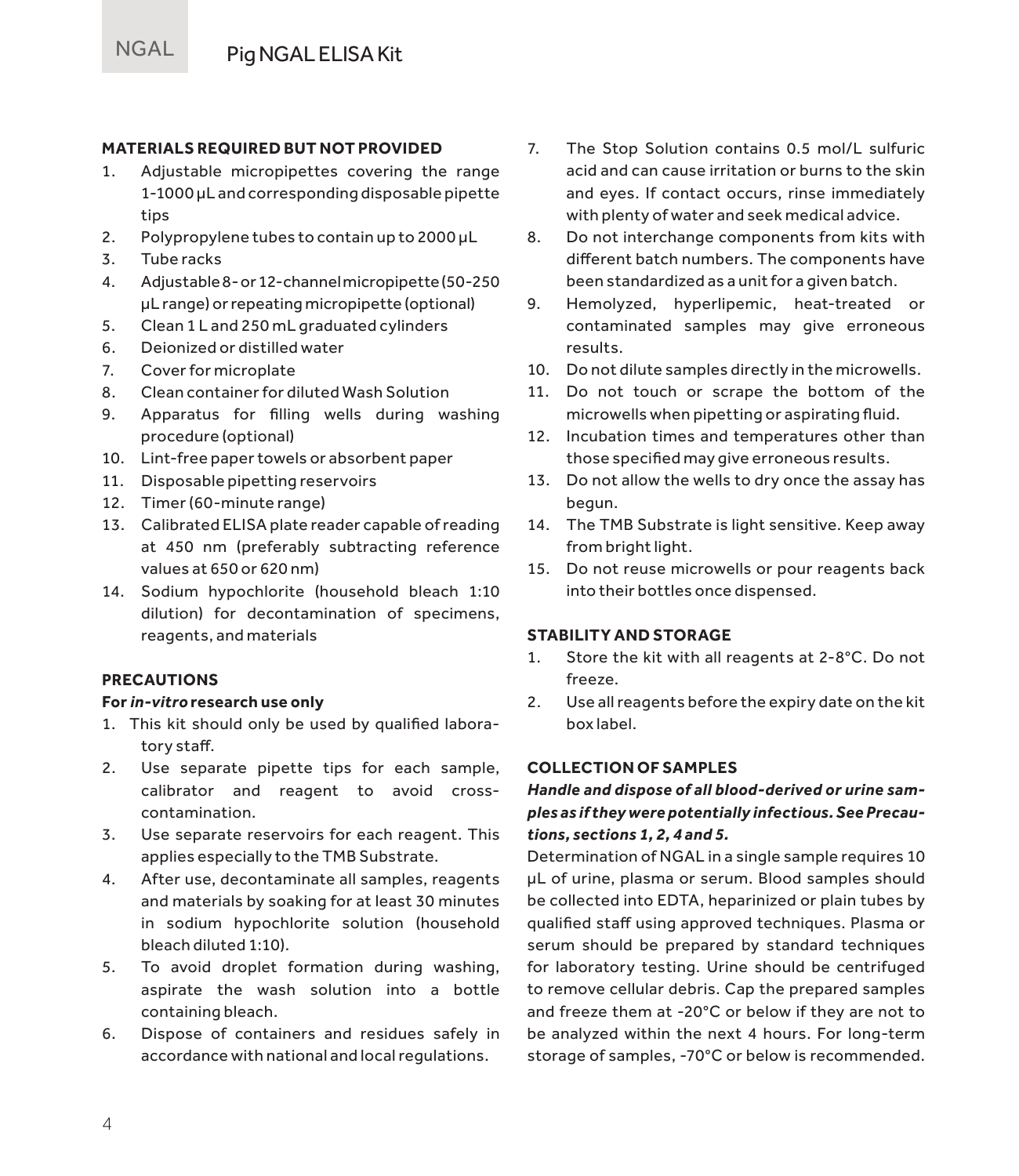**Avoid repeated freezing and thawing.** Do not use hemolyzed, hyperlipemic, heat-treated or contaminated samples.

#### **PREPARATION OF REAGENTS AND SAMPLES**

- 1. Bring all samples and reagents to room temperature (20-25°C). Mix samples thoroughly by gentle inversion and if necessary clear visible particulate matter by low-speed centrifugation (discard pellet).
- 2. Wash Solution: Dilute the 25x Wash Solution Conc. by pouring the total contents of the bottle (40 mL) into a 1-L graduated cylinder and add distilled or deionized water to a final volume of 1 L. Mix thoroughly and store at 2-8°C after use.
- 3. Sample Diluent: Dilute the 5x Sample Diluent Conc. by pouring the total contents of the bottle (50 mL) into a 250-mL graduated cylinder and add distilled or deionized water to a final volume of 250 mL. Mix thoroughly and store at 2-8˚C after use.
- 4. Pig NGAL Calibrators (ready to use): Do not dilute further. The assigned concentration of each calibrator is indicated on its label.
- 5. Biotinylated Pig-NGAL Antibody (ready to use): Do not dilute further.
- 6. HRP-Streptavidin conjugate (ready to use): Do not dilute further.
- 7. TMB Substrate (ready to use): Do not dilute further.
- 8. Stop Solution (ready to use): Do not dilute further.
- 9. Samples: Dilute each sample in a recorded proportion with the prediluted Sample Diluent to obtain at least 250 μL of diluted solution that can be set up in duplicate wells at 100 μL per well. An initial screening at a dilution of 1/1000 is recommended for healthy pigs or 1/5000 when NGAL values are expected to be raised. These dilutions can be prepared in two steps, as follows: first dilute 10 μL of sample in 990 μL of prediluted Sample Diluent to make a 1/100

dilution, then for a 1/1000 dilution, dilute 50 µL of the 1/100 dilution in 450 µL of Sample Diluent; for a 1/5000 dilution dilute 10 µL of the 1/100 dilution in 490 µL of Sample Diluent. Dilutions are mixed by inversion or moderate vortexing. Out-of-range samples should be re-assayed at higher or lower dilution as appropriate. Dilutions lower than 1/10 should not be used. If high NGAL levels are expected in samples, the screening dilution should be adjusted accordingly.

### **ASSAY PROCEDURE**

- Prepare the assay protocol, assigning the appropriate wells for setting up calibrators, diluted samples and any internal laboratory controls in duplicate. If a reference wavelength of 650 or 620 nm is not available on the ELISA reader, a reagent blank well can be assigned. This is set up with 100 μL of prediluted Sample Diluent instead of diluted sample and processed like the other wells.
- 2. Pipette 100 μL volumes of each calibrator dilution, diluted samples and any internal laboratory controls into their corresponding positions in the microwells. Cover the wells and incubate for 60 minutes at room temperature on a shaking platform set at 200/minute.
- 3. Aspirate the contents of the microwells and wash them three times with 300 μL diluted Wash Solution. If the washing is done manually, empty the microwells by inversion and gentle shaking into a suitable container, followed by blotting in the inverted position on a paper towel. A dwell time of 1 minute before emptying is recommended for at least the last wash of the cycle.
- 4. Dispense 100 μL of Biotinylated Pig-NGAL Antibody (ready to use) into each microwell. A multichannel or repeating micropipette can be used. Cover the wells and incubate for 60 minutes at room temperature on a shaking platform set at 200/minute.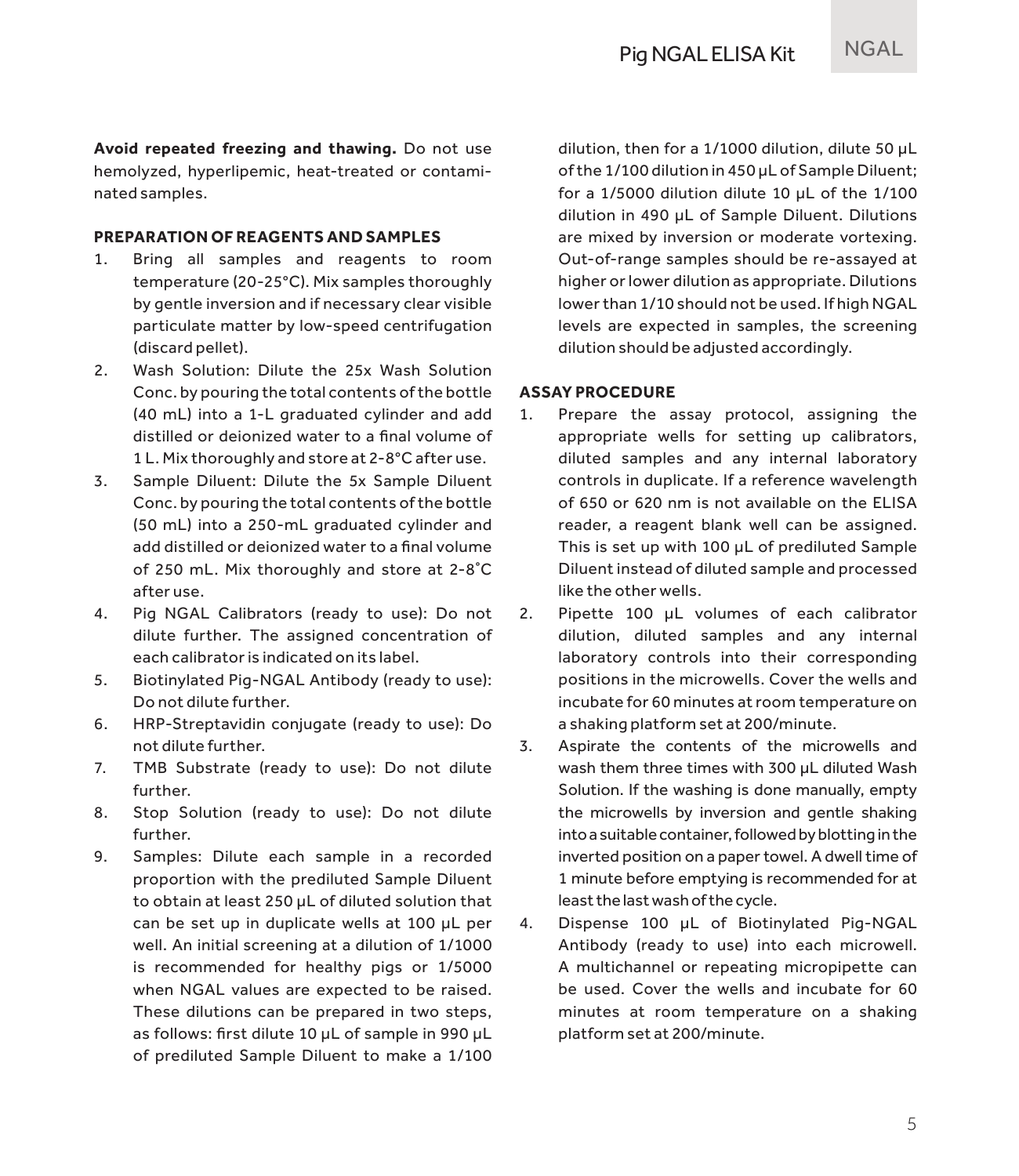- 5. Wash as described above in Step 3.<br>6. Dispense 100 uL of HRP-Strept
- 6. Dispense 100 μL of HRP-Streptavidin (ready to use) into each microwell. A multichannel or repeating micropipette can be used. Cover the wells and incubate for 60 minutes at room temperature on a shaking platform set at 200/ minute.
- 7. Wash as described above in Step 3.
- 8. Dispense 100 μL of TMB Substrate (ready to use) into each microwell. The use of a multichannel micropipette is recommended to reduce pipetting time. Start the clock when filling the first well. Cover the wells and incubate for exactly 10 minutes at room temperature in the dark.
- 9. Add 100 μL Stop Solution (ready to use) to each well, maintaining the same pipetting sequence and rate as in Step 8. Mix by gentle shaking for 20 seconds, avoiding splashing. Read the wells within 30 minutes.
- 10. Read the absorbance values of the wells at 450 nm in an appropriate microplate reader (reference wavelength 650 or 620 nm). If no reference wavelength is available, the value of the reagent blank well is subtracted from each of the other values before other calculations are performed.

#### **SCHEMATIC OVERVIEW**

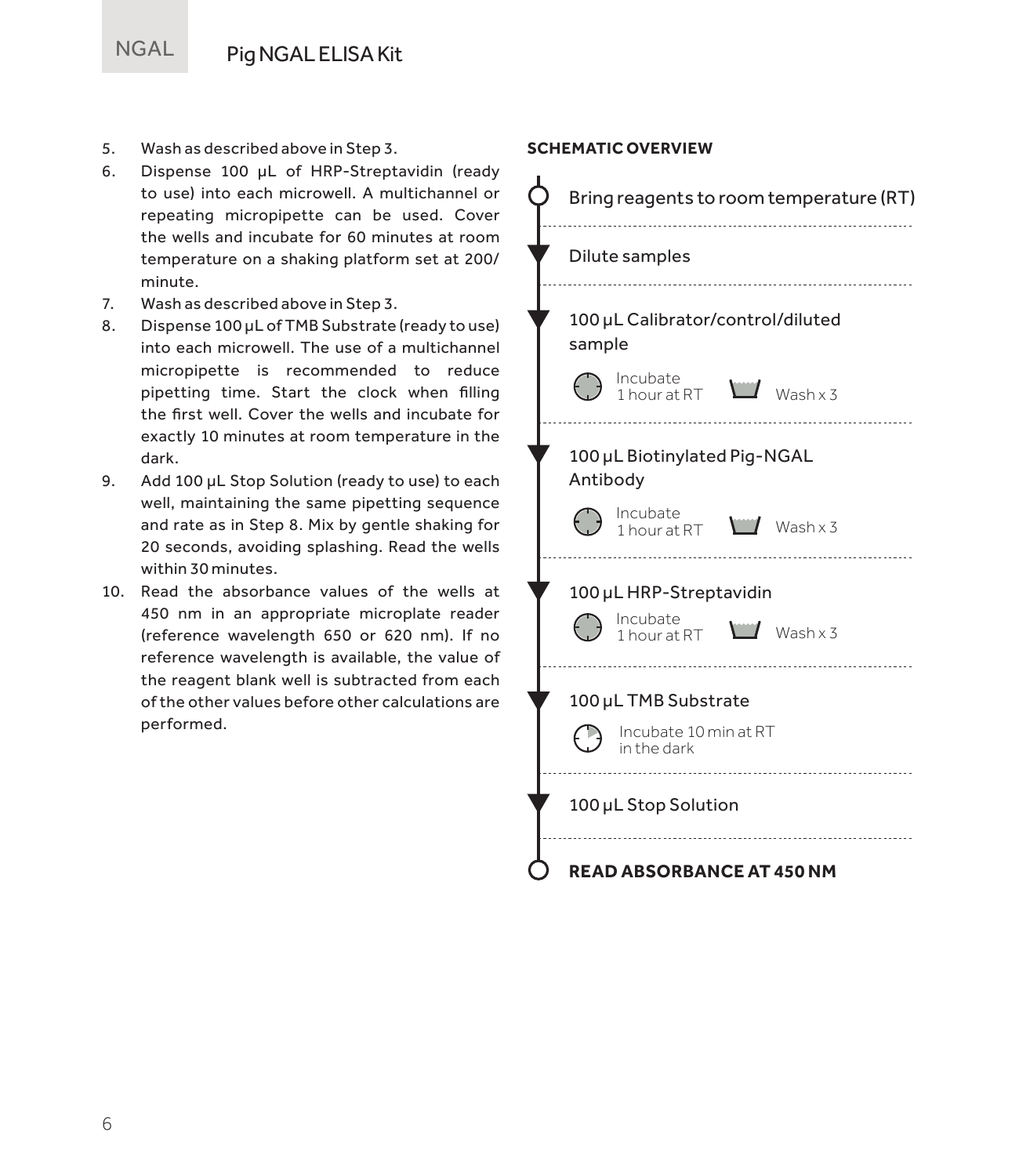**CALCULATION OF RESULTS**

This procedure can be performed manually using graph paper with linear x and y axes. NGAL concentrations are drawn and read on the x-axis and the absorbance values on the y-axis. A smooth curve can be drawn through the points obtained for the calibration curve, or adjacent points on the curve can be joined by straight lines. The latter procedure may slightly overestimate or underestimate concentration values between points when the curve is slightly convex to left or right, respectively. Although the curve may approximate to a straight line, it is both practically and theoretically incorrect to calculate and draw the straight line of best fit and to read the results from this.

Results can also be calculated by means of an ELISA reader software program incorporating curve fitting procedures. The procedure of choice is to use linear x and y axes with 4-parameter logistic curve fitting.

Diluted samples that give a mean absorbance above that for the highest Pig NGAL Calibrator or below that for the lowest Pig NGAL Calibrator above zero are out of the range of the assay and their concentrations should be noted as >400 pg/mL and <10 pg/mL, respectively. The corresponding concentrations of the undiluted samples are calculated as >(400 x dilution factor) pg/mL and <(10 x dilution factor) pg/ mL, respectively. If necessary, these samples can be re-assayed at higher and lower dilutions for high- and low-reading samples, respectively.

#### **VALIDATION OF CALIBRATION CURVE**

The mean absorbance value for the 400 pg/mL Pig NGAL Calibrator should be >1.5. The mean absorbance value for any Pig NGAL Calibrator dilution should be higher than that for the next higher calibrator dilution, e.g. the 200 pg/mL calibrator should give a higher reading than the 100 pg/mL calibrator. The curve should be slightly convex to the left when the results are plotted on linear axes.

**Out-of-line points for individual calibrators:** One or more individual calibrators may give anomalous absorbance readings. One or both of the duplicate values may be out of line, and the mean of the duplicates may be out of line. This error is significant if it impairs satisfactory curve fitting by the 4-parameter logistic method, which, as a result of the anomalous value, is shifted away from other calibrator points that are in fact correct. The calibrator points and fitted curve should always be examined for correct fit before any calculations of concentration from it are accepted. A poorly fitting curve will also be revealed by a high sum of residual squares. If only one calibrator is affected, which is not the highest calibrator, two courses of action are possible:

i) An erroneous singlet or duplicate result should be eliminated from the curve, and the remaining results refitted by the 4-parameter logistic procedure. If a satisfactory fit is obtained, provisional concentration results can be calculated from it.

ii) If no satisfactory fit can be obtained in this way, but the curve is otherwise consistent, provisional results can be obtained from straight lines or simple cubic spline fitting between the means of duplicates, omitting the erroneous point.

If two or more calibrators are affected, the assay should be repeated.

#### **QUALITY CONTROL**

Laboratories intending to perform repeated assays should establish their own high-reading and lowreading control samples, stored in small (e.g. 50-μL) aliquots at -70˚C or below.

An aliquot of each should be thawed and tested in each assay and a record kept of successive results. This serves as a control of test performance, test integrity and operator reliability.

The results should be examined for drift (tendency for successive results to rise or fall) or significant deviation from the mean of previous results. Values not deviating by more than 20% from the mean of previous values can be taken to indicate acceptability of the assay.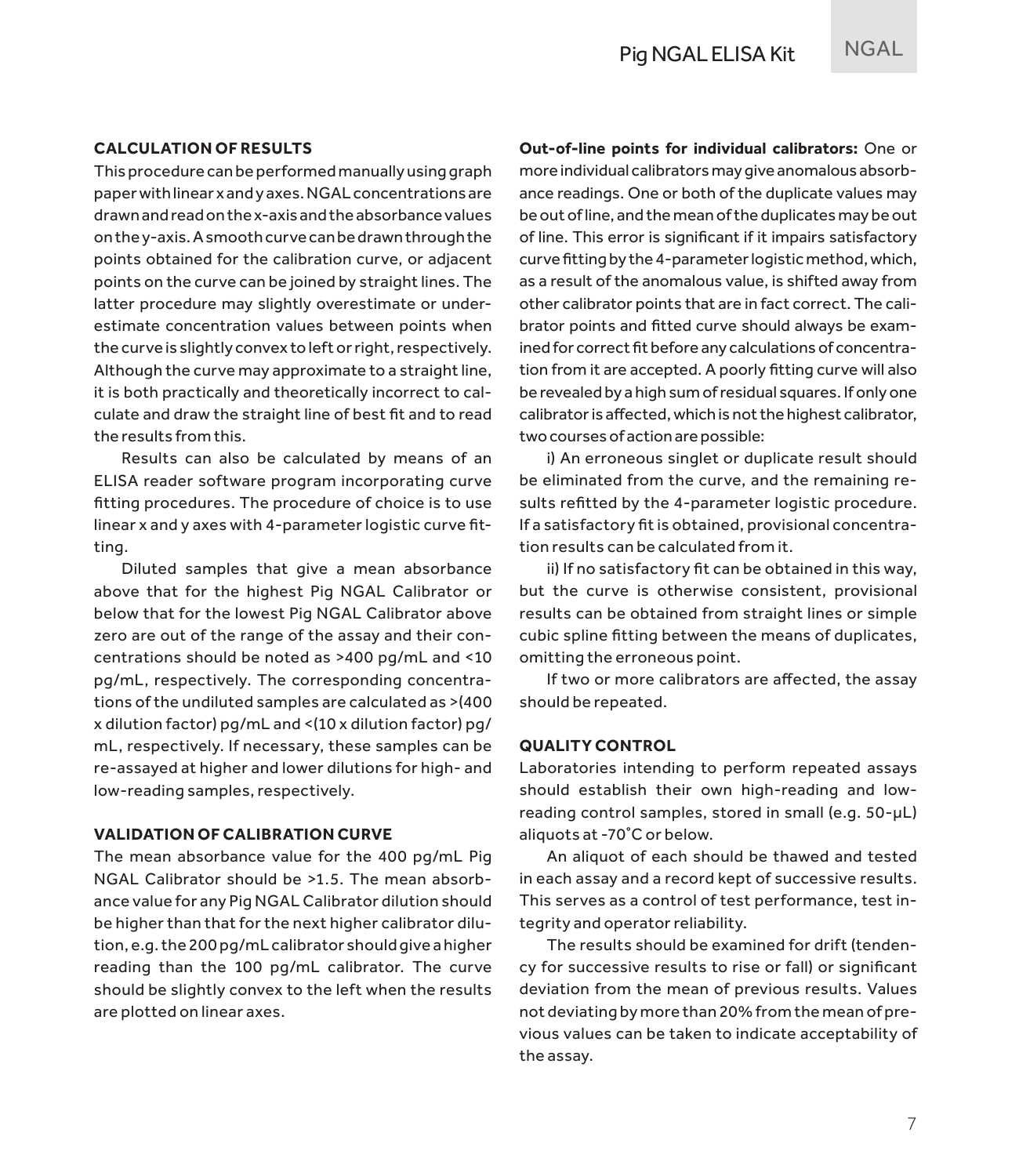Aliquots of control samples should not be refrozen for repeated assay once thawed, and if a further assay is performed, fresh control aliquots and fresh dilutions of samples should be used.

#### **EXPECTED RESULTS**

Absolute concentrations of NGAL in pig urine or serum are not known, as results obtained by immunochemical techniques have not been standardized to an accepted purified preparation of pig NGAL of known gravimetric concentration. Normal values have yet to be assigned to urine, plasma and serum concentrations of NGAL in different strains of pigs.

#### **PERFORMANCE CHARACTERISTICS**

**Limit of detection:** The lowest concentration of pig NGAL giving an absorbance reading greater than 2 SD above the mean zero (Calibrator 1) reading was 1.00 pg/mL, which is significantly lower than the value of the lowest calibrator concentration above zero (10 pg/mL).

**Intraassay (within-run) and interassay (betweenrun) reproducibility:** Dilutions of two pig urine samples (U1, U2) and two pig EDTA plasma samples (P1, P2) were run in 8 replicates for determining within-run reproducibility and in replicates in 3 assays on different days for determining between-run reproducibility. The following results were obtained (CV = coefficient of variation):

| <b>Sample</b>  | <b>Mean NGAL</b><br>conc. (ng/mL) within-run between-run | Cν | CV  |
|----------------|----------------------------------------------------------|----|-----|
| U1             | 220                                                      | 2% | 4%  |
| U <sub>2</sub> | 34.2                                                     | 4% | 5%  |
| P <sub>1</sub> | 134                                                      | 2% | 3%  |
| P <sub>2</sub> | 206                                                      | 2% | 10% |

**Analytical recovery:** Four different dilutions of urine (U1-4) and EDTA plasma (P1-4) were spiked with calibrator material and analyzed in the assay after appropriate further dilution. Recovery was calculated as ("Measured"/"Calculated") x 100%:

| <b>Sample</b>     | <b>Measured</b><br>(pg/mL) | <b>Calculated</b><br>(pg/mL) | <b>Recovery</b> |
|-------------------|----------------------------|------------------------------|-----------------|
| U1                | 51.5                       | 53.3                         | 96%             |
| U <sub>2</sub>    | 85.1                       | 88.5                         | 96%             |
| U3                | 175                        | 177                          | 100%            |
| U4                | 350                        | 338                          | 103%            |
| Mean recovery (U) |                            |                              | 99%             |
| P <sub>1</sub>    | 44.5                       | 45.6                         | 98%             |
| P <sub>2</sub>    | 81.0                       | 80.7                         | 100%            |
| P3                | 162                        | 168                          | 96%             |
| P <sub>4</sub>    | 326                        | 330                          | 99%             |
| Mean recovery (P) |                            |                              | 98%             |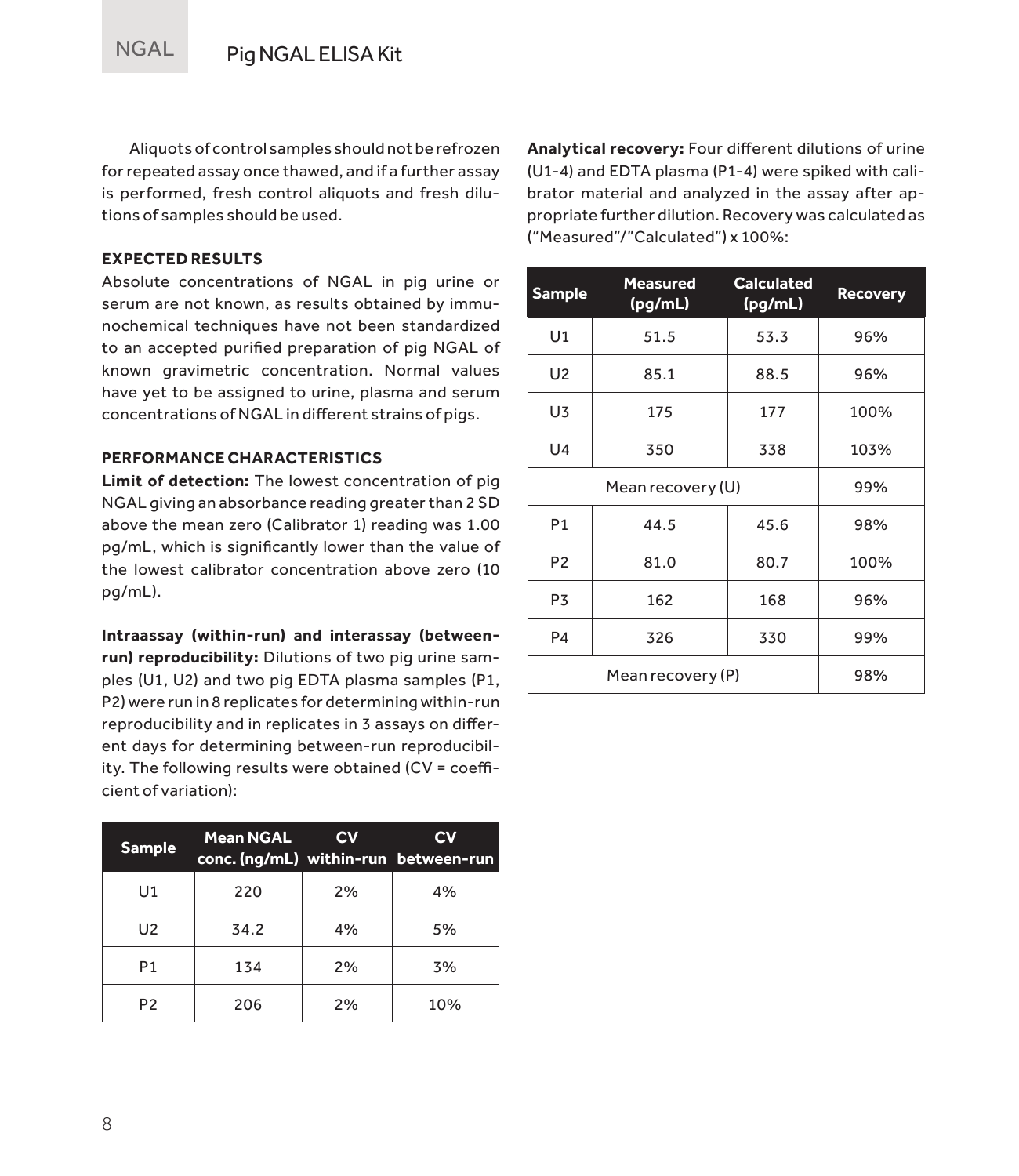**Linearity:** Pig NGAL was measured in serial dilutions (n = 8) of two urine samples and two EDTA plasma samples. The CV of the mean of the measured values corrected for the dilution was 4% and 6% for the two urine samples respectively and 4% for each of the plasma samples.

**Specificity:** The two mouse monoclonal antibodies used in this assay were raised against recombinant pig NGAL and react with the peak of recombinant pig NGAL and the 25-kDa peak of native NGAL from pig serum subjected to molecular size exclusion chromatography.

#### **LIABILITY**

#### **For** *in-vitro* **research use only**

This kit is intended only for the *in-vitro* determination of pig NGAL in urine, plasma, serum, tissue extracts or culture media.

The kit is intended only for use by qualified personnel carrying out research.

If the recipient of this kit passes it on in any way to a third party, this instruction must be enclosed, and said recipient shall at own risk secure in favor of Bio-Porto Diagnostics A/S all limitations of liability herein.

BioPorto Diagnostics A/S shall not be responsible for any damages or losses due to using the kit in any way other than as expressly stated in these Instructions.

The liability of BioPorto Diagnostics A/S shall in no event exceed the commercial value of the kit.

BioPorto Diagnostics A/S shall under no circumstances be liable for indirect, special or consequential damages, including but not limited to loss of profit.

#### **Revision: PN2010-12-EN**

#### **REFERENCES**

- 1. Kjeldsen L, Cowland JB, Borregaard N (2000) Human neutrophil gelatinase-associated lipocalin and homologous proteins in rat and mouse. Biochim Biophys Acta 1482:272-283.
- 2. Flower DR (1996) The lipocalin protein family: structure and function. Biochem J 318:1-14.
- 3. Goetz DH, Holmes MA, Borregaard N, Bluhm ME, Raymond KN, Strong RK (2002) The neutrophil lipocalin NGAL is a bacteriostatic agent that interferes with siderophore-mediated iron acquisition. Mol Cell 10:1033-1043.
- 4. Hraba-Renevey S, Turler H, Kress M, Salomon C, Weil R (1989) SV40-induced expression of mouse gene 24p3 involves a post-transcriptional mechanism. Oncogene 4:601-608.
- 5. Garay-Rojas E, Harper M, Hraba-Renevey S, Kress M (1996) An apparent autocrine mechanism amplifies the dexamethasone- and retinoic acid-induced expression of mouse lipocalin-encoding gene 24p3. Gene 170:173-180.
- 6. Zhao H, Ito A, Sakai N, Matsuzawa Y, Yamashita S, Nojima H (2006) RECS1 is a negative regulator of matrix metalloproteinase-9 production and aged RECS1 knockout mice are prone to aortic dilation. Circ J 70:615-624.
- 7. Hemdahl AL, Gabrielsen A, Zhu C, Eriksson P, Hedin U, Kastrup J, Thorén P, Hansson GK (2006) Expression of neutrophil gelatinase-associated lipocalin in atherosclerosis and myocardial infarction. Arterioscler Thromb Vasc Biol 26:136-142.
- 8. Liu Q, Ryon J, Nilsen-Hamilton M (1997) Uterocalin: a mouse acute phase protein expressed in the uterus around birth. Mol Reprod Dev 46:507-514.
- 9. Huang HL, Chu ST, Chen YH (1999) Ovarian steroids regulate 24p3 expression in mouse uterus during the natural estrous cycle and the preimplantation period. J Endocrinol 162:11-19.
- 10. Huang HL, Chen JM, Chen YH (1996) Demonstration of a glycoprotein derived from the 24p3 gene in mouse uterine luminal fluid. Biochem J 316:545-550.
- 11. Meheus LA, Fransen LM, Raymackers JG, Blockx HA, Van Beeumen JJ, Van Bun SM, Van de Voorde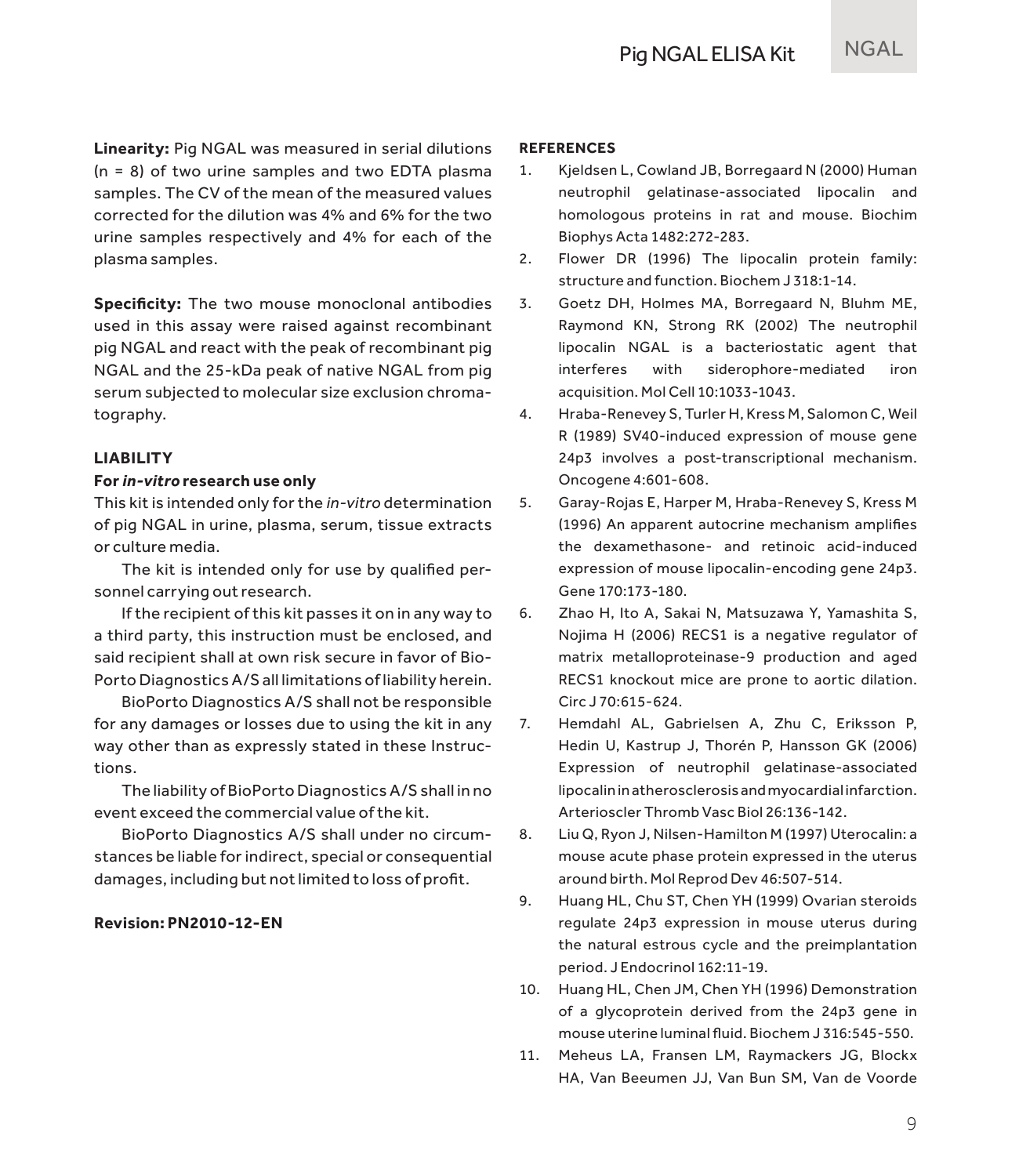A (1993) Identification by microsequencing of lipopolysaccharide-induced proteins secreted by mouse macrophages. J Immunol 151:1535-1547.

- 12. Davis TR, Tabatabai L, Bruns K, Hamilton RT, Nilsen-Hamilton M (1991) Basic fibroblast growth factor induces 3T3 fibroblasts to synthesize and secrete a cyclophilin-like protein and beta 2-microglobulin. Biochim Biophys Acta 1095:145-152.
- 13. Liu Q, Nilsen-Hamilton M (1995) Identification of a new acute phase protein. J Biol Chem 270:22565– 22570.
- 14. Xu S, Venge P (2000) Lipocalins as biochemical markers of disease. Biochim Biophys Acta 1482:298- 307.
- 15. Alpízar-Alpízar W, Laerum OD, Illemann M, Ramírez JA, Arias A, Malespín-Bendaña W, Ramírez V, Lund LR, Borregaard N, Nielsen BS (2009) Neutrophil gelatinase-associated lipocalin (NGAL/Lcn2) is upregulated in gastric mucosa infected with Helicobacter pylori. Virchows Arch 455:225-233.
- 16. Yndestad A, Landrø L, Ueland T, Dahl CP, Flo TH, Vinge LE, Espevik T, Frøland SS, Husberg C, Christensen G, Dickstein K, Kjekshus J, Øie E, Gullestad L, Aukrust P (2009) Increased systemic and myocardial expression of neutrophil gelatinaseassociated lipocalin in clinical and experimental heart failure. Eur Heart J 30:1229-1236.
- 17. Stoesz SP, Friedl A, Haag JD, Lindstrom MJ, Clark GM, Gould MN (1998) Heterogeneous expression of the lipocalin NGAL in primary breast cancers. Int J Cancer 79:565-572.
- 18. Nielsen BS, Borregaard N, Bundgaard JR, Timshel S, Sehested M, Kjeldsen L (1996) Induction of NGAL synthesis in epithelial cells of human colorectal neoplasia and inflamatory bowel diseases. Gut 38:414-420.
- 19. Monier F, Surla A, Guillot M, Morel F (2000) Gelatinase isoforms in urine from bladder cancer patients. Clin Chim Acta 299:11-23.
- 20. Matthaeus T, Schulze-Lohoff E, Ichimura T, Weber M, Andreucci M, Park KM, Alessandrini A, Bonventre JV (2001) Co-regulation of neutrophil gelatinase-

associated lipocalin and matrix metalloproteinase-9 in the postischemic rat kidney. J Am Soc Nephrol 12:787A (abstract no. 4112).

- 21. Mishra J, Mori K, Ma Q, Kelly C, Barasch J, Devarajan P (2004) Neutrophil gelatinase-associated lipocalin: a novel early urinary biomarker for cisplatin nephrotoxicity. Am J Nephrol 24:307-315.
- 22. Mishra J, Ma Q, Prada A, Mitsnefes M, Zahedi K, Yang J, Barasch J, Devarajan P (2003) Identification of neutrophil gelatinase-associated lipocalin as a novel early urinary biomarker for ischemic renal injury. J Am Soc Nephrol14:2534-2543.
- 23. AL Kuwabara T, Mori K, Mukoyama M, Kasahara M, Yokoi H, Saito Y, Yoshioka T, Ogawa Y, Imamaki H, Kusakabe T, Ebihara K, Omata M, Satoh N, Sugawara A, Barasch J, Nakao K (2009) Urinary neutrophil gelatinase-associated lipocalin levels reflect damage to glomeruli, proximal tubules, and distal nephrons. Kidney Int 75:285-294.
- 24. Bolignano D, Donato V, Coppolino G, Campo S, Buemi A, Lacquaniti A, Buemi M (2008) Neutrophil gelatinase-associated lipocalin (NGAL) as a marker of kidney damage. Am J Kidney Dis 52:595-605.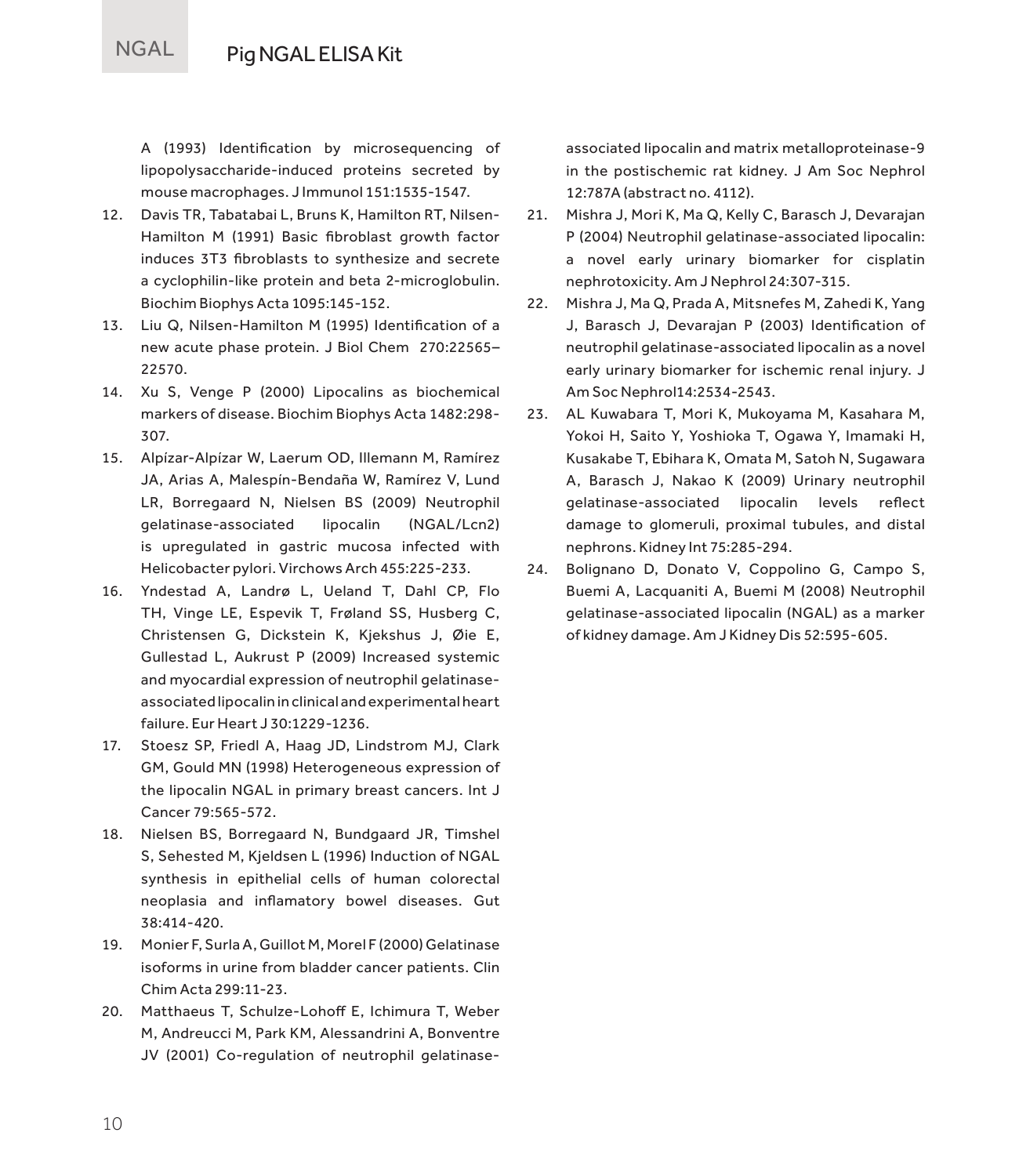

**REF** Catalogue number

**LOT** Batch code



Consult instructions for use



Use by



Once opened, use within the specified number of months



Manufacturer



Keep away from sunlight

**8˚C** Temperature limitation





Do not reuse



Caution, consult accompanying documents



Biological risk



Do not use if package is damaged



Diluent. Dilute before use.



Solution. Dilute before use.